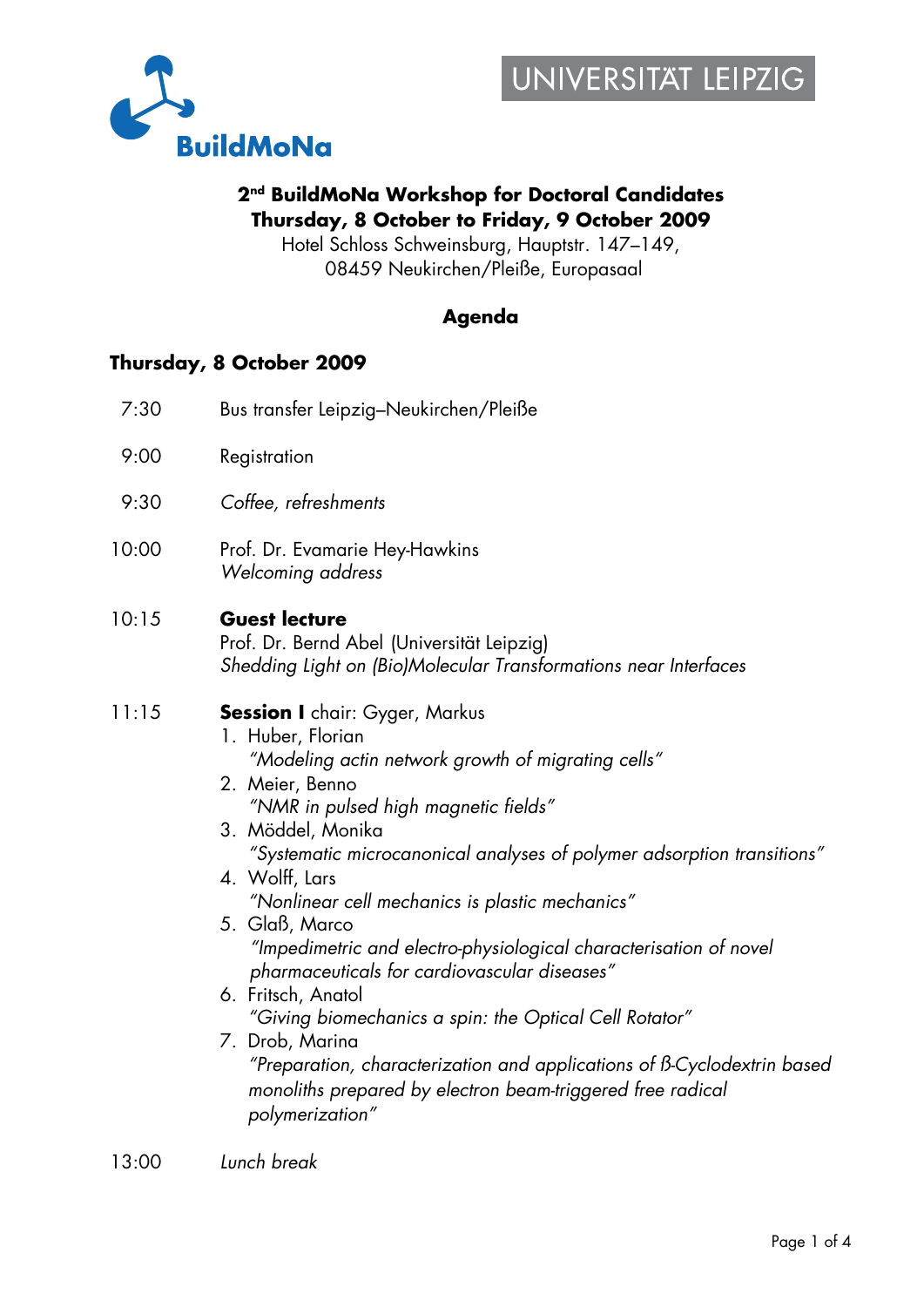# UNIVERSITAT LEIPZIG



| 14:00 | <b>Session II</b> chair: Czekalla, Christian<br>1. Weichelt, Franziska<br>"ZnO-based coatings for the UV-protection of wood for outdoor<br>applications"<br>2. Sturm, Sebastian<br>"Nonequilibrium GWLC dynamics"<br>3. Neumann, Lena<br>"SPM characterization of GaN films prepared by ion-beam assisted MBE"<br>4. Neubauer, Nils<br>"Distance measurements by photothermal detection of coupled gold<br>nanoparticles"                              |
|-------|--------------------------------------------------------------------------------------------------------------------------------------------------------------------------------------------------------------------------------------------------------------------------------------------------------------------------------------------------------------------------------------------------------------------------------------------------------|
| 15:00 | Coffee break, refreshments                                                                                                                                                                                                                                                                                                                                                                                                                             |
| 15:30 | <b>Session III</b> chair: Zippel, Jan<br>1. Juhl, Cathleen<br>"Expression of the adiponectin receptor 1 N-terminus"<br>2. Khare, Chinmay<br>"Influence of substrate temperature on glancing angle deposited Ge<br>nanostructures"<br>3. Krinke, Dana<br>"A novel neuronal 3D-culture model for a label-free impedance-based<br>screening system"<br>4. Frank, René<br>"Carbaborane-containing amino acids in the therapy and diagnostics of<br>cancer" |
| 16:30 | Meeting of the Principal Investigators of BuildMoNa                                                                                                                                                                                                                                                                                                                                                                                                    |
| 18:30 | Guided tour                                                                                                                                                                                                                                                                                                                                                                                                                                            |
| 19:30 | Dinner                                                                                                                                                                                                                                                                                                                                                                                                                                                 |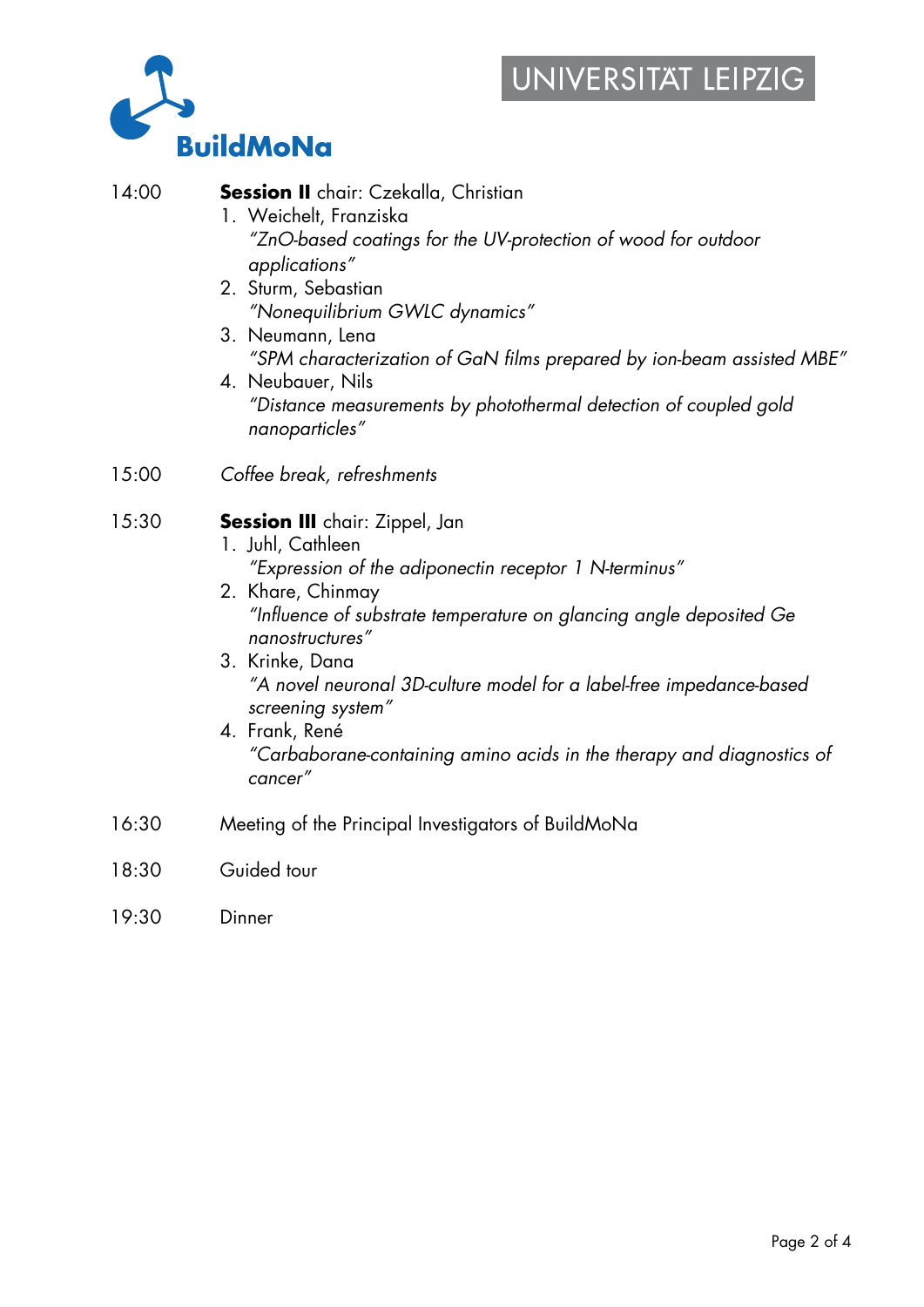

### **Friday, 9 October 2009**

| 8:30  | <b>Advanced Presentation Skills, Instructions III</b><br>(only for registered participants)                                                                                                                                                                                                                                                                                                                                                                                                                                                                                                                                                                                                                                                                                   |
|-------|-------------------------------------------------------------------------------------------------------------------------------------------------------------------------------------------------------------------------------------------------------------------------------------------------------------------------------------------------------------------------------------------------------------------------------------------------------------------------------------------------------------------------------------------------------------------------------------------------------------------------------------------------------------------------------------------------------------------------------------------------------------------------------|
| 9:00  | <b>Session IV</b> chair: Kraus, Markus<br>1. Zachmann, Hendrik<br>"Electrical defects in ion beam assisted deposition of Cu(In, Ga)Se <sub>2</sub> "<br>2. Abhinandan Banerjee<br>"Mechanistic investigations on nanocatalytic hydrodechlorination of<br>chlorinated contaminants in water through two dimensional isotope<br>fractionation"<br>3. Madalska, Martyna<br>"Switchable ferrocenyl phosphines as precursors for immobilized<br>catalysts"<br>4. Jahr, Nicole<br>"NH – exchange rate investigations of ubiquitin variants"<br>5. Schöbl, Sebastian<br>"Effect of disorder on equilibrium conformations of semiflexible polymers"<br>6. Semenov, Ilya<br>"The electrokinetic and the electroosmotic mobility of single colloids as<br>measured by Optical Tweezers" |
| 10:30 | Coffee break, refreshments                                                                                                                                                                                                                                                                                                                                                                                                                                                                                                                                                                                                                                                                                                                                                    |
| 11:00 | <b>Session V</b> chair: Rathmann, Daniel<br>1. Lajn, Alexander<br>"Transparent field effect transistors"<br>2. Kumar, Santosh<br>"Electrically conducting conjugated poly(acetylene)s prepared via the<br>cyclopolymerization of 1,6-Heptadiynes"<br>3. Dusari, Srujana<br>"Looking for a direct measurement of the electron mean free path in<br>multigraphene"<br>4. lacob, Ciprian<br>"Diffusion in ionic liquids under geometrical confinement as studied by<br>broadband dielectric spectroscopy and pulsed field gradient nuclear<br>magnetic spectroscopy"                                                                                                                                                                                                             |
| 12:00 | Lunch break                                                                                                                                                                                                                                                                                                                                                                                                                                                                                                                                                                                                                                                                                                                                                                   |